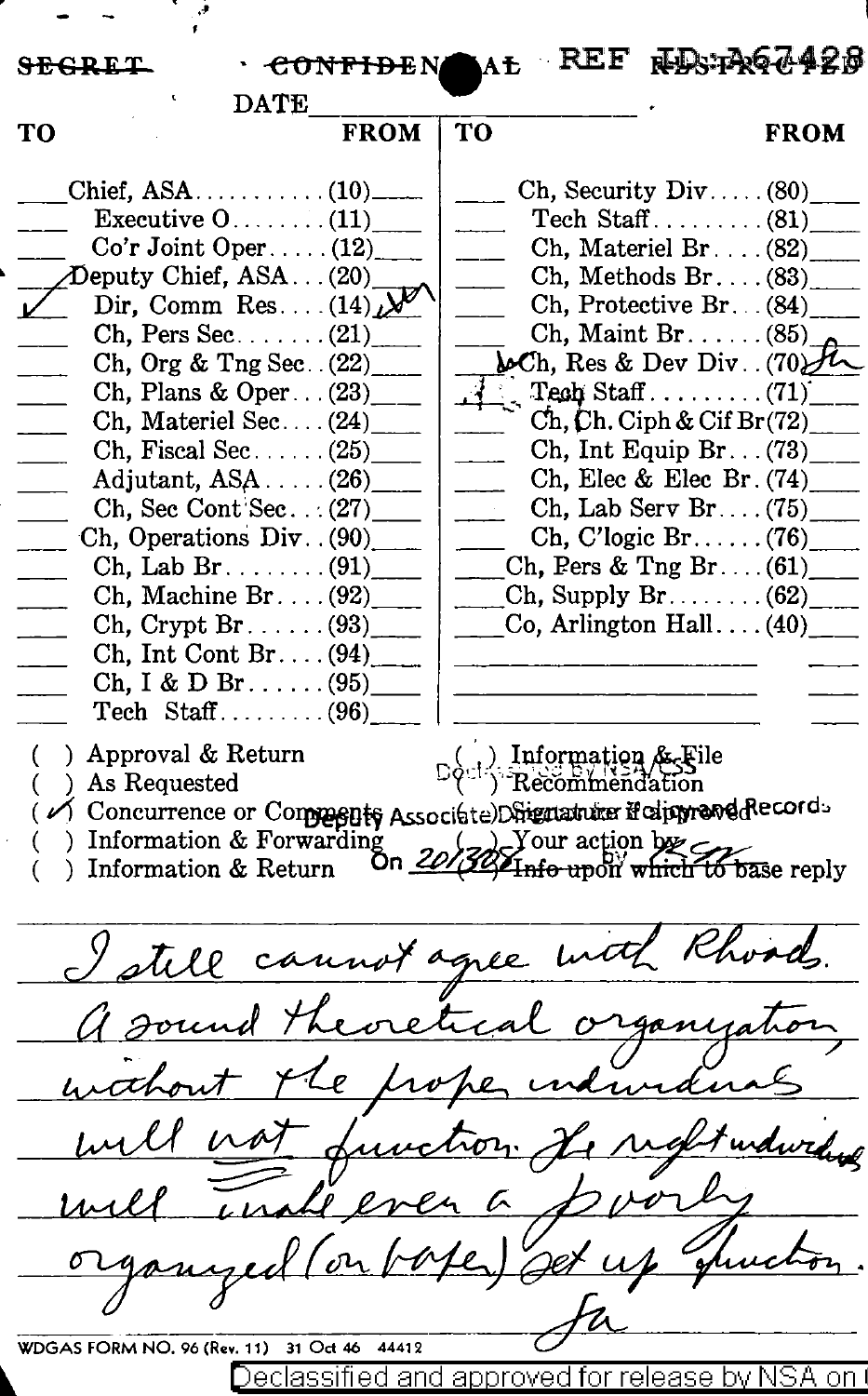| REF-RESTAGE426<br>S <del>EGRE</del> T.<br><b>CONFIDEMMAL</b>                                                                                                                                                                                                                                                                                                                                                                                                                                                                                                                                                                                                                                                                                         |                                                                                                                                                                                                                                                                                                                                                                                                                                                                                                                                                                                                                                                                       |
|------------------------------------------------------------------------------------------------------------------------------------------------------------------------------------------------------------------------------------------------------------------------------------------------------------------------------------------------------------------------------------------------------------------------------------------------------------------------------------------------------------------------------------------------------------------------------------------------------------------------------------------------------------------------------------------------------------------------------------------------------|-----------------------------------------------------------------------------------------------------------------------------------------------------------------------------------------------------------------------------------------------------------------------------------------------------------------------------------------------------------------------------------------------------------------------------------------------------------------------------------------------------------------------------------------------------------------------------------------------------------------------------------------------------------------------|
| <b>DATE</b><br>TО<br><b>FROM</b>                                                                                                                                                                                                                                                                                                                                                                                                                                                                                                                                                                                                                                                                                                                     | TО<br><b>FROM</b>                                                                                                                                                                                                                                                                                                                                                                                                                                                                                                                                                                                                                                                     |
| Executive $0 \ldots \ldots (11)$<br>$Co'r$ Joint Oper(12)<br>Deputy Chief, $ASA$ $(20)$<br>Ch, Comm Res Sec. $(14)$<br>Ch, Hist Unit $(13)$<br>$Ch, Pers Sec. \ldots (21)$<br>Ch, Org & Tng Sec. $(22)$<br>Ch, Plans & Oper (23)<br>Ch, Materiel Sec. (24)<br>Ch, Fiscal Sec $(25)$<br>Adjutant, $ASA$ $(26)$<br>$Ch,$ Sec Cont Sec $(27)$<br>$\angle$ Ch, Operations Div. (90) 730<br>$\text{Ch. Lab Br.} \dots \dots \dots \dots \dots \dots \dots \dots$<br>Ch, Machine Br. $(92)$<br>$\mathrm{Ch}$ , Crypt. Br. (93)<br>Ch, Int Cont Br. $(94)$<br>Ch, I & D Br $(95)$<br>$\longleftrightarrow$ Approval & Return<br>) As Requested<br>$($ $\rightarrow$ Concurrence or Comments<br>$($ ) Information & Forwarding<br>$( )$ Information & Return | $\chi$ , Security Div(80)<br>Ch, Materiel Br. $(82)$<br>$Ch, Methods Br. \ldots (83)$<br>$\overline{\phantom{0}}$<br>Ch, Protective Br. $(84)$<br>$Ch$ , Maint Br(85)<br>Ch, Res Lab Div $(70)$<br>$\text{Techn } \text{Staff } \ldots \ldots \ldots (71)$<br>Ch, Ch. Ciph & Cif Br(72)<br>$-$<br>Ch, Int Equip Br. $(73)$<br>$\overline{\phantom{a}}$<br>Ch, Elec & Elec Br. (74)<br>Ch, Lab Serv Br $(75)$<br>$Ch, C'logic Br. \ldots (76)$<br>$\chi$ Ch, Pers & Tng Br. $(61)$<br>Co, Arlington Hall $(40)$<br>) Information & File<br>(<br>) Recommendation<br>€<br>) Signature if approved<br>€<br>) Your action by<br>€<br>) Info upon which to base reply<br>€ |
| No comments.                                                                                                                                                                                                                                                                                                                                                                                                                                                                                                                                                                                                                                                                                                                                         |                                                                                                                                                                                                                                                                                                                                                                                                                                                                                                                                                                                                                                                                       |
|                                                                                                                                                                                                                                                                                                                                                                                                                                                                                                                                                                                                                                                                                                                                                      |                                                                                                                                                                                                                                                                                                                                                                                                                                                                                                                                                                                                                                                                       |
| Declassified by NSA/CSS                                                                                                                                                                                                                                                                                                                                                                                                                                                                                                                                                                                                                                                                                                                              |                                                                                                                                                                                                                                                                                                                                                                                                                                                                                                                                                                                                                                                                       |
| Deputy Associate Director for Policy and Record<br>On 2013/08 by 1992                                                                                                                                                                                                                                                                                                                                                                                                                                                                                                                                                                                                                                                                                |                                                                                                                                                                                                                                                                                                                                                                                                                                                                                                                                                                                                                                                                       |
|                                                                                                                                                                                                                                                                                                                                                                                                                                                                                                                                                                                                                                                                                                                                                      |                                                                                                                                                                                                                                                                                                                                                                                                                                                                                                                                                                                                                                                                       |
|                                                                                                                                                                                                                                                                                                                                                                                                                                                                                                                                                                                                                                                                                                                                                      |                                                                                                                                                                                                                                                                                                                                                                                                                                                                                                                                                                                                                                                                       |

 $\bar{r}$ 

 $\bar{z}$ 

 $\hat{\boldsymbol{\theta}}$ 

 $\sim 10^7$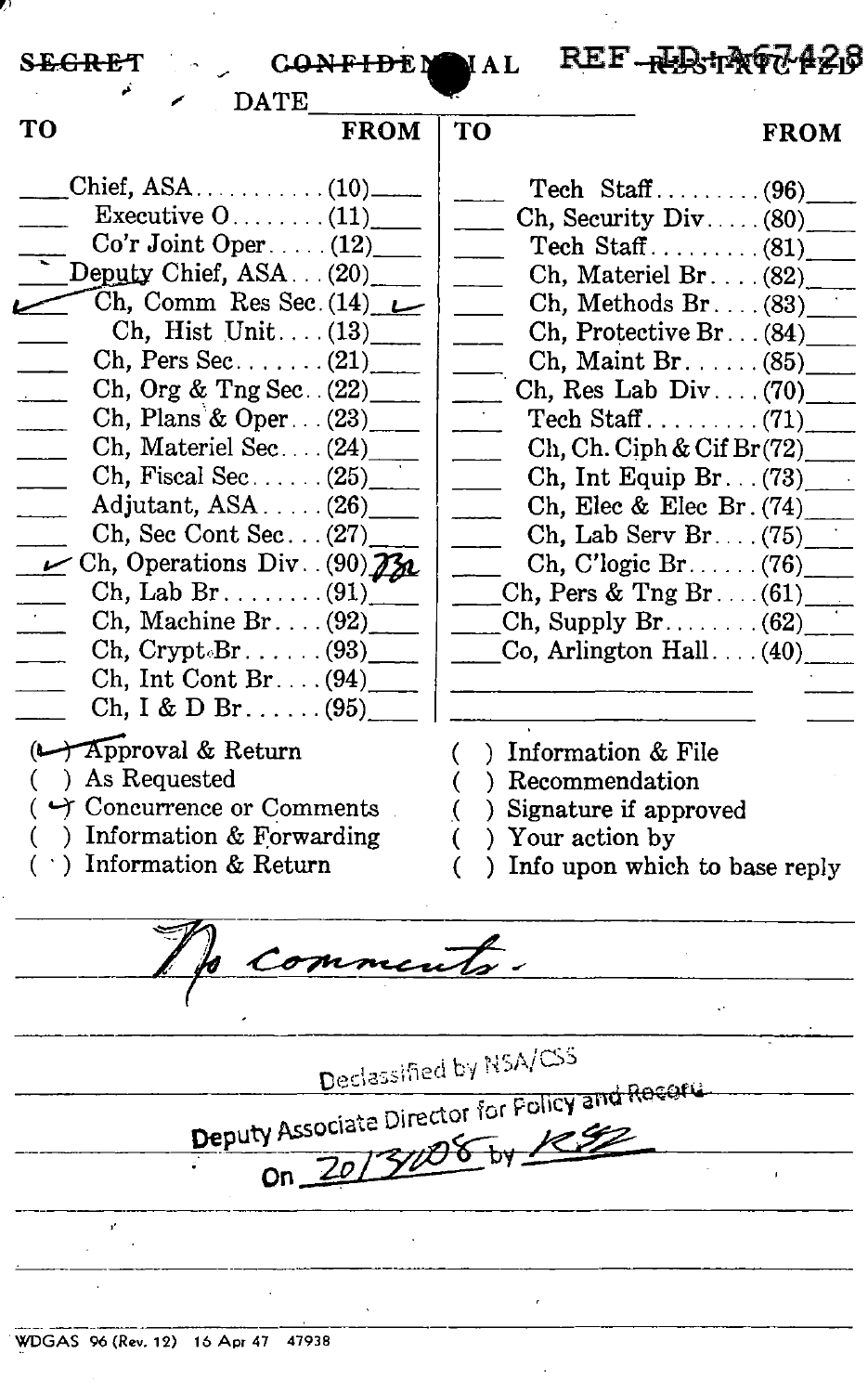

#### ROTATION PLAN COMMITTEE

#### 4 November 1947

A meeting of the Rotation Plan Committee was held in Room 117 Headquarters at 1000 hours on 30 October 1947. The following vere present:

> Mr. William F. Friedman, AS-14, Chairman Dr. S. Kullback, AS-70 Dr. A. Sinkov, AS-80 Mr. F. B. Rowlett, AS-90 Mr. J. L. Sullivan, AS-61 Capt. R. W. Stowbridge, AS-23 lst Lt. H. S. Buchanan, AS-21

Also present:

D R A F

### Mr. Leo Rosen. AS-70 Mr. Mark Rhoads, AS-14

The Chairman briefly reviewed the order setting up the Committee and the results of its two previous meetings. He recalled to the members that after the second meeting no further action was. taken because uncertainties incident to budgetary problems and their effects upon our personnel levels and so on made it advisable to postpone action in regard to rotation of personnel. Recently Colonel Hayes inquired regarding the status of the Plan and. indicated that he wanted the Committee to resume its deliberations. He desired that the Committee should make additional specific recommendations regarding rotation of personnel and indicated that the matter of rotating division chiefs should be explored.

In regard to the persons already rotated (Small, Douglas, and Ferner). Dr. Sinkov stated that he would like to keep Mr. Small for another six months. It was agreed that no further rotation of these personnel for at least six months would take place.

In answer to the question: should rotation be made for definite periods? Mr. Rowlett stated that he believed that it should depend on operational needs.

A review of the lists of rotatable personnel previously prepared by the division chiefs was made. After considerable discussion the names of the following were suggested for possible rotation:

> Mr. Dumey, P-6, Chief of AS-76 to be interchanged with Mr. Clark, P-6, Assistant Chief of Security Division.

> > <u>ር የአንንን የአንጉ</u>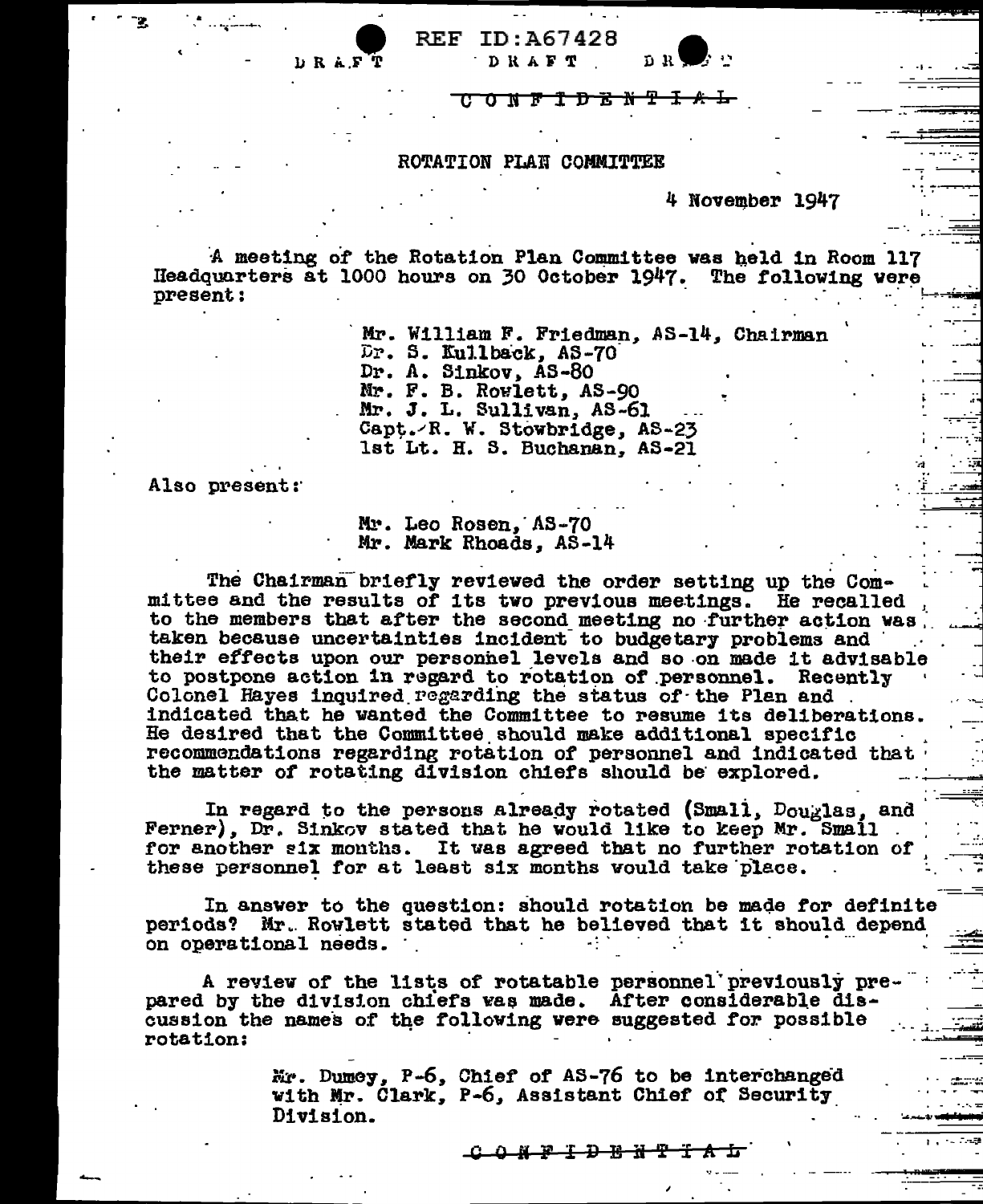Mr. Gordon, P-5, Chief of Project Section , AS-76, to be interchanged with Mr. Austin,  $P-5$ , Chief of  $AS-83$ .

It vas agreed that the Vishea of tbe individual in each case should be consulted prior to any transfer.

 $RE_{\mu}$  ID:  $26.7428$   $7.4$ 

Due to the difficulty in selection of personnel for rotation when selection is based on individuals rather than on the jobs held by them, it was agreed that a broader program based on a study of comparable job descr1pt1one rather than on individuals be studied. Mr. Rhoads was designated to make this study.

The rotation of Staff members with, operating personnel was discussed. It was agreed that this was important because business relations between these two categories of personnel vould be aided by a knowledge of each other's problems. At present, if there are conflicts in views these are due mainly to the lack of appre-<br>ciation of the other fellow's problems for it is the exceptional<br>case where a Staff member has had any operating experience and case vhere a Staff Member has had any operating experience and<br>vice versa. Because of the limitation on asuignment of grades<br>higher than P-4 to Staff, in accordance with a decision made by nigher than  $r-4$  to Staff, in accordance with a decision made by<br>the Chief or Deputy Chief, ASA, it was felt that no good purpose<br>would be served in rotating civilians from the operating divisions would be served in rotating civilians from the operating divisions to the Staff, because it is personnel of grades higher than  $P-\frac{1}{4}$ ordinarily vho would aecomplish the most good in this regard. It was deemed most important, however, that Staff members be rotated to operating divisions, in case they had no operating experience.<br>In the future, it would be advisable to assign those who are to occupy Staff positions for a minimum of a yea<sup>r</sup> in the operating divisions. The present short tour is totally inadequate to give a proper appreciation of the problems to be encountered. The case of the 32 AAF officers to be assigned to AEA was cited. These officers are to be assigned to the operating divisions and not to Staff. Hence they will probably be better experienced than equivalent ASA officers in their detailed knowledge of operations and will be better equipped for their own operations in the Air Force and for effective liaison with ASA.

Rotation of Division Chiefs. Mr. Friedmen reviewed the advantages to be gained from such rotation. In addition to the points cited in the minutes of the previous meating, he felt that rotation of division chiefs would provide a freshness in point of view and prevent the solidification of people in jobs for long periods of time. An organization should not bo dependent on one man or a very limited number of men. and although it vould be a hardship on the individual to sviteh. the Agency as a vhole would benefit. Cases were cited of such rotation in high administrative positions in the Bell Telephone System and in other companies. Mr. Sullivan was requested to ascertain from the Personnel Division of the Department of the Army or elsewhere pertinent data in regard to any studies made along this line in the commercial field.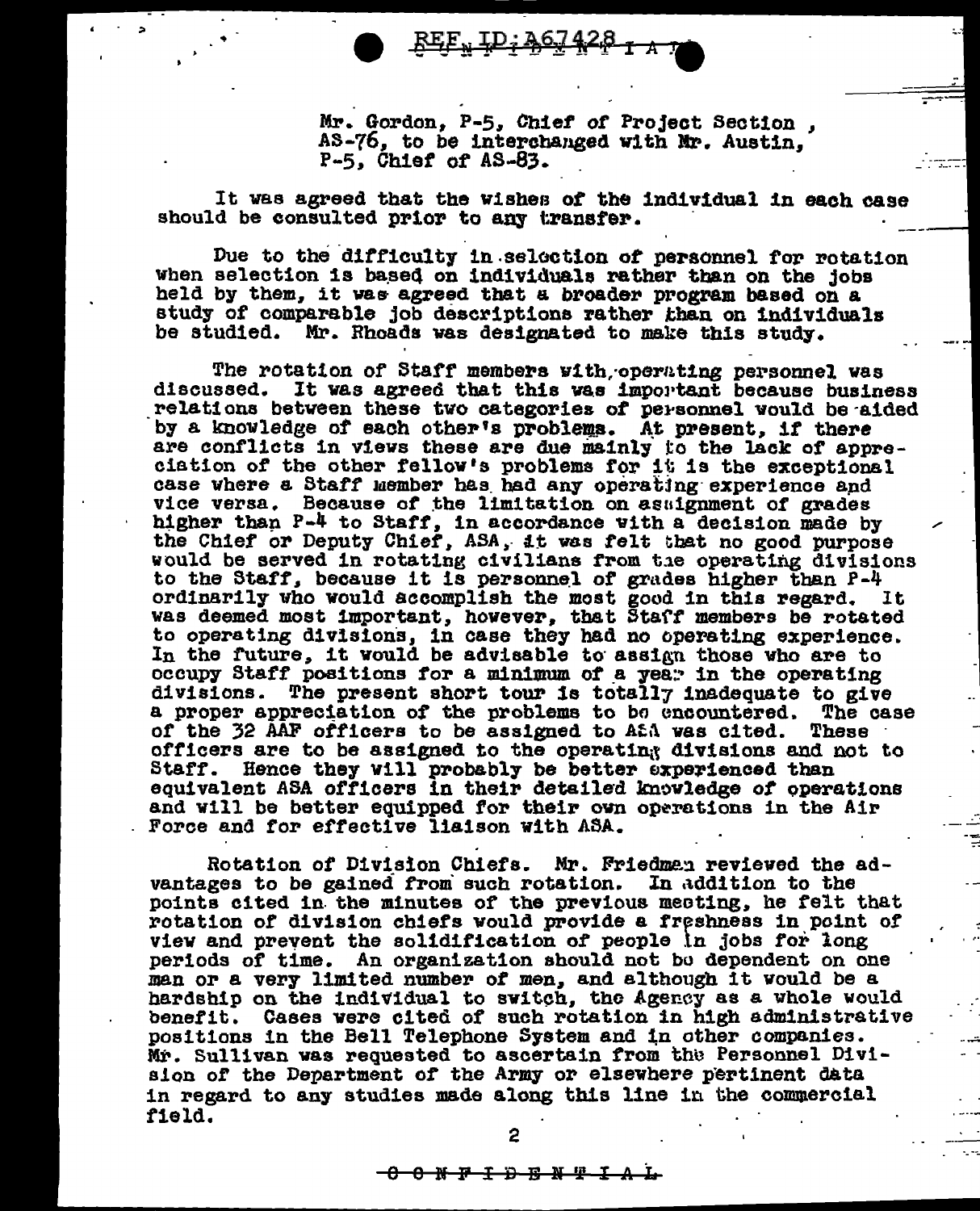REF ID:  $\lambda$ 67428

### <del>ዕ N F I D E N T L A L</del>

Mr. Rowlett objected to accepting as a valid generalization that the "new-point-of-view" idea is a good reason for rotating division chiefs. It does not always work out, and he does not believe in shifting for the sake of shifting. If vacancies occur, hovever. that is another matter. The application of "new broom" in practice often has repercussions and temporarily, at least, there is a possibility of creating inefficiencies.

Dr. Sinkov stated that he has been in his present position for a year and a half. It has been good experience because it has been new to him. He feels, however, that he is totally out of the picture in regard to cryptanalysis and the research laboratory fields. He would welcome the change for the stimulation that it would bring to him. His present position has become largely routin- $1zed.$ 

Dr. Kullback had a neutral feeling in the matter. In his position as Chief of AS-70 he has dealings with both AS-50 and AS-90 and is between the two. However, he would not object to rotation.

Asked for his opinion, Captain Stowbridge indicated his view that rotation of high-echelon personnel, including division chiefs. would be good for the Agency.

Lt. Buchanan, representing Lt. Colonel Libby stated that he was too new in his present assignment to venture any views on the matter.

Mr. Sullivan stated that he had no views on the matter except to see that anything done was in harmony with Civil Service regulations.

Mr. Rosen indicated that while he knew that rotation of highechelon personnel was a policy followed in the Bell Laboratories and elsewhere, he was opposed to the idea of shifting people around just for the sake of a change to see what might happen.

Mr. Rhoads was of the opinion that rotation of higher-echelon personnel, including Staff members and division chiefs, should be adopted as a general policy wherever or whenever practicable. He reiterated the fallacy of basing an organization on individuals rather than on sound organizational principles.

The meeting was then adjourned to avait reports from Messrs. Rhoads and Sullivan.

> WILLIAM F. FRIEDMAN Chairman

я,

3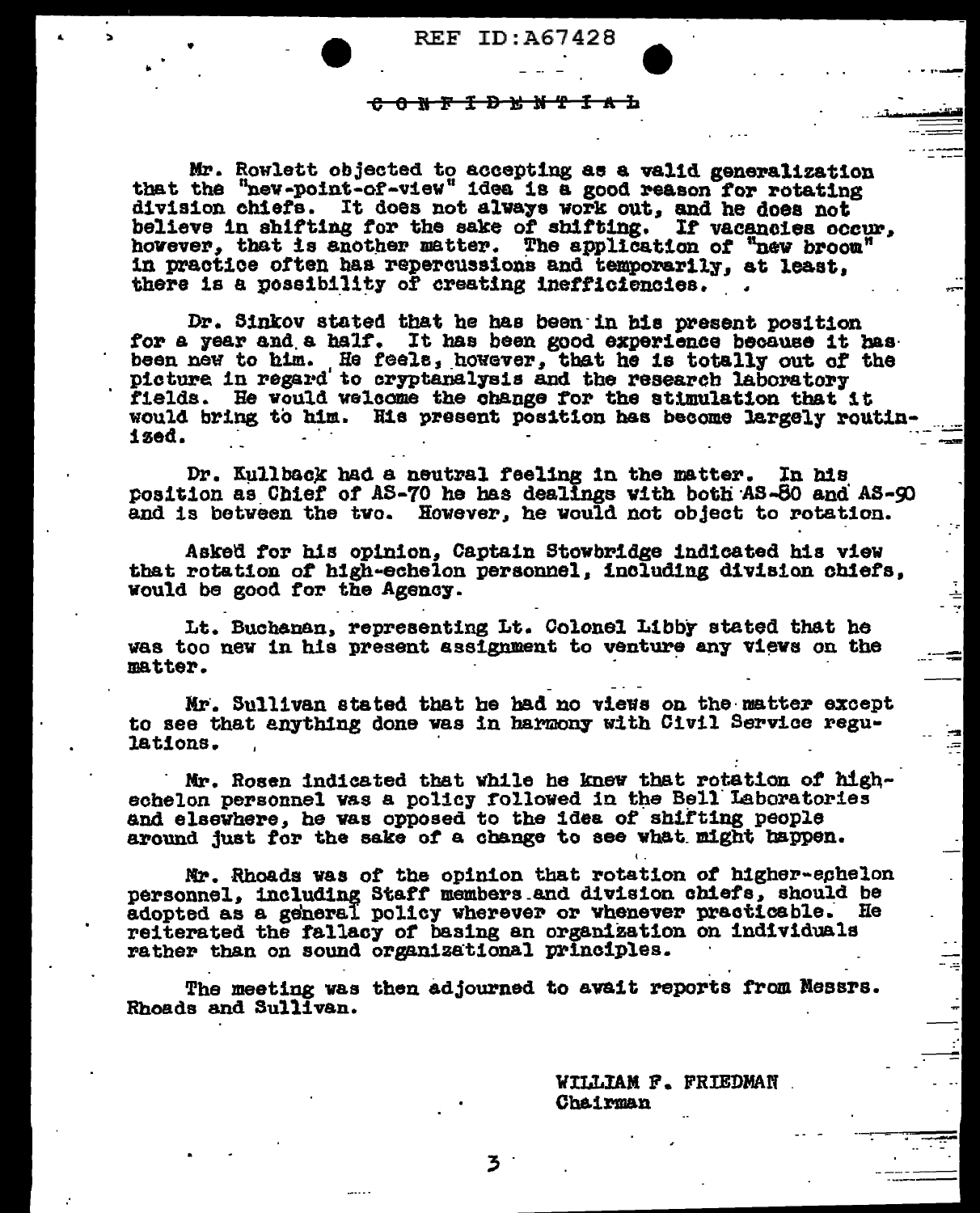12 copies

### ROTATION PLAN COMMITTEE

4 November 1947

A meeting of the Rotation Plan Committee was held in Room 117 Headquarters at 1000 hours on 30 October 1947. The following were present:

> Mr. William F. Friedman, AS-14, Chairman Dr. S. Kullback, AS-70. Dr. A. Sinkov, AS-80 Mr. F. B. Rowlett, AS-90 Mr. J. L. Sullivan, AS-61 Capt. R. W. Stowbridge. AS-23. lst Lt. H. S. Buchanan. AS-21

Also present:

DRAN

Mr. Leo Rosen, AS-70 Mr. Mark Rhoads, AS-14

The Chairman briefly reviewed the order setting up the Committee and the results of its two previous meetings. He recalled to the members that after the second meeting no further action was taken because uncertainties incident to budgetary problems and their effects upon our personnel levels and so on made it advisable to postpone action in regard to rotation of personnel. Recently Colonel Hayes inquired regarding the status of the Plan and indicated that he wanted the Committee to resume its deliberations. He desired that the Committee should make additional specific recommendations regarding rotation of personnel and indicated that the matter of rotating division chiefs should be explored.

In regard to the persons already rotated (Small, Douglas, and Ferner), Dr. Sinkov stated that he would like to keep Mr. Small: for another six months. It was agreed that no further rotation of these personnel for at least six months would take place.

In answer to the question: should rotation be made for definite periods? Mr. Rowlett stated that he believed that it should depend. on operational needs.

A review of the lists of rotatable personnel previously prepared by the division chiefs was made. After considerable discussion the names of the following were suggested for possible rotation:

Mr. Dumey, P-6, Chief of AS-76 to be interchanged<br>with Mr. Clark, P-6, Assistant Chief of Security Declassified by NSA/CSS

 $-0$   $\mathbb{R}$   $\mathbb{R}$   $\mathbb{R}$   $\mathbb{R}$   $\mathbb{R}$   $\mathbb{R}$   $\mathbb{R}$ 

Deputy Associate Director for Policy and Records on 2013/000 by RS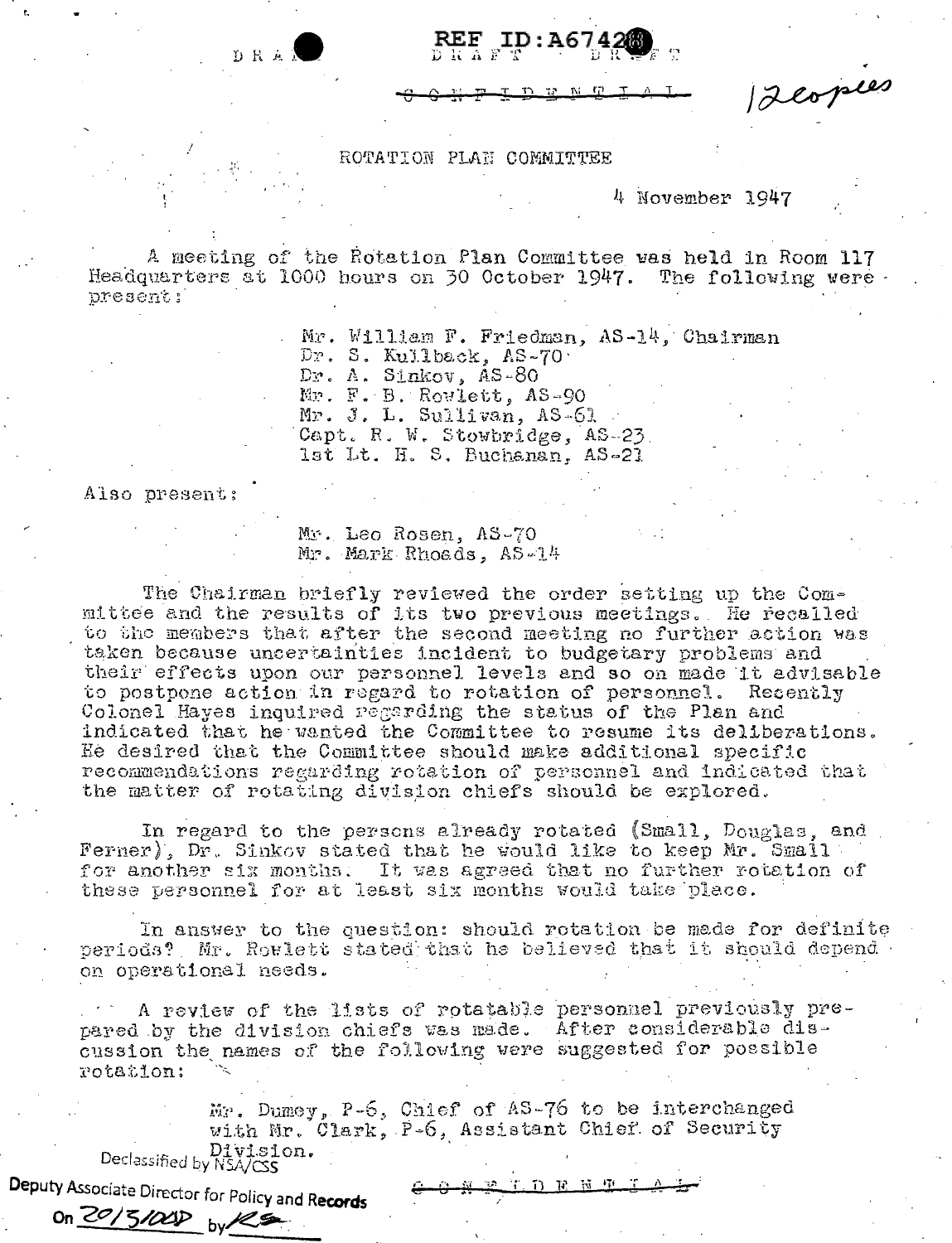$\circ$   $\circ$   $\mathbb{R}$  EF<sup>D</sup> ID<sup>N</sup> A67428

Mr. Gordon, P-5, Chief of Project Section. AS-76, to be interchanged with Mr. Austin, P-5, Chief of AS-83.

م<br>م

Rent.

Cawe.

It was agreed that the wishes of the individual in each case should be consulted prior to any transfer.

fave had

Reverse

aleo, most apera

Due to the difficulty in selection of personnel for rotation When selection is based on individuals rather than on the jobs held by them, it was agreed that a broader program based on a study of comparable job descriptions rather than on individuals be studied. Mr. Rhoads was designated to make this study.

The rotation of Staff members with operating personnel was discussed. It was agreed that this was important because business relations between these two categories of personnel would be aided by a knowledge of each other's problems. At present, if there are conflicts in views these are due mainly to the lack of appreciation of the other fellow's problems for it is the exceptional. cese where steff-member has had any operating experience and ி Vice verse. Because of the limitation on assignment of grades higher than P-4 to Staff, in accordance with a decision made by the Chief or Deputy Chief, ASA, it was felt that no good purpose would be served in rotating civilians from the operating divisions to the Staff, because it is personnel of grades higher than P-4 ordinarily who would accomplish the most good in this regard. It was deemed most important, however, that Staff members be rotated to operating divisions, in case they had no operating experience.<br>In the future, it would be advisable to assign those who are to occupy Staff positions for a minimum of a year in the operating The present short tour is totally inadequate to give divisions. a proper appreciation of the problems to be encountered. The case of the 32 AAF officers to be assigned to A5A was cited. These officers are to be assigned to the operating divisions and not to Hence they will probably be better experienced than Staff. equivalent ASA officers in their detailed knowledge of operations and will be better equipped for their own operations in the Air Force, and for effective ligison with the

Rotation of Division Chiefs. Mr. Friedman reviewed the advantages to be gained from such rotation. In addition to the points cited in the minutes of the previous meeting, he felt that rotation of division chiefs would provide a freshness in point of view and prevent the solidification of people in jobs for long periods of time. An organization should not be dependent on one man or a very limited humber of men, and although it would be a hardship on the individual to switch, the Agency as a whole would Cases were cited of such rotation in high administrative benefit. positions in the Bell Telephone System and in other companies. Mr. Sullivan was requested to ascertain from the Personnel Division of the Department of the Army or elsewhere pertinent data in regard to any studies made along this line in the commercial field.